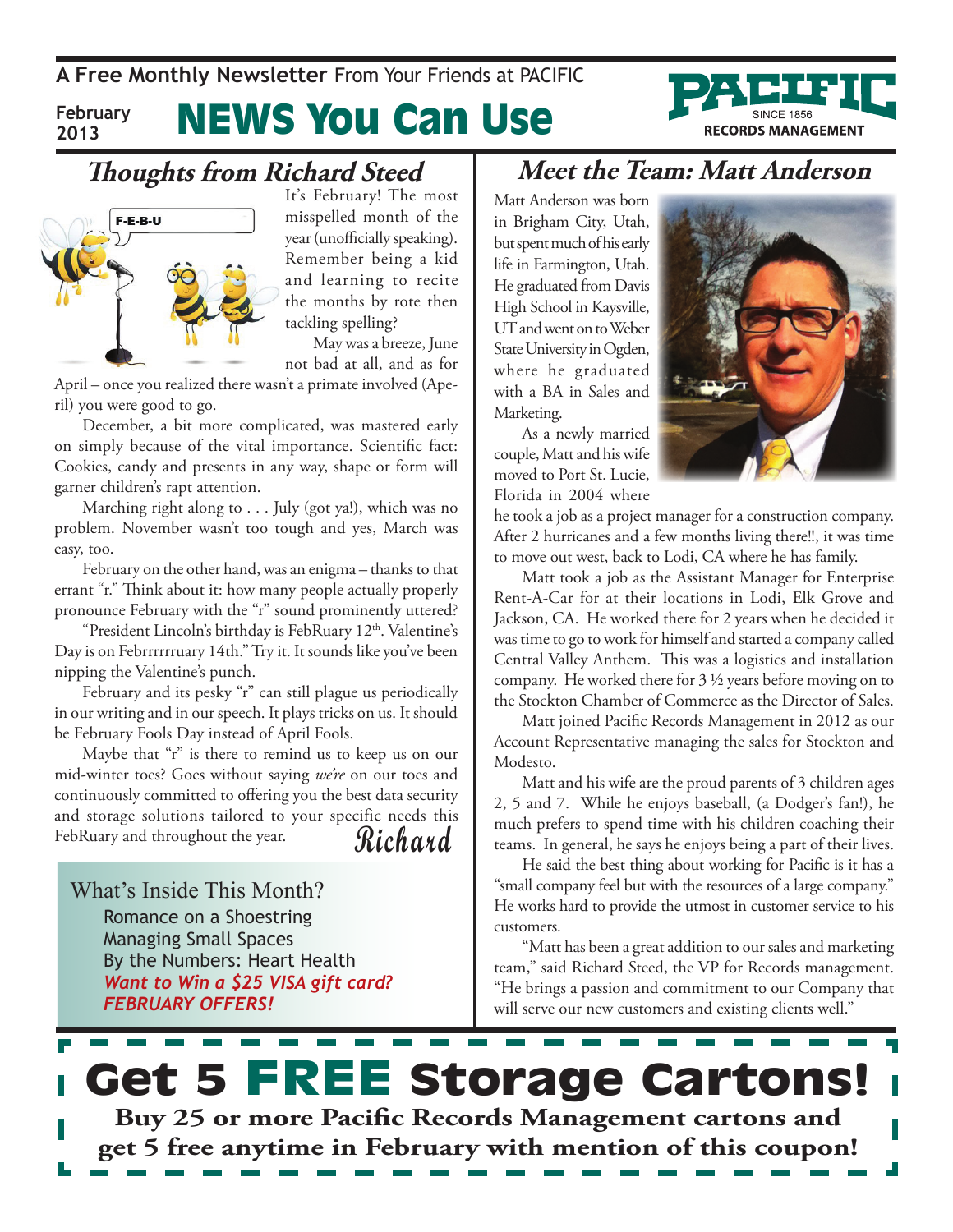## **Managing Small Spaces**



Living in a small home can be challenging. While you usually cannot make your rooms larger, there are some strategies you can utilize to make them seem bigger than they are. Here are some spaceenhancing ideas.

Get rid of any clutter and unnecessary items in your rooms. This is perhaps the best way to make a room feel

more spacious. Too many items in a room inhibit the eye from expanding out to the perimeter of the room and make it feel small and too full.

Using a monochromatic color scheme in your room can also make it feel larger. You can use several tints of the same color to add some variety. You can also use your furnishings to enhance the size of your rooms. While you should not fill your room with many large pieces, you don't have to settle for lots of scaled-down furniture either. One well-designed prominent piece can add character and personality to a room. Try placing it at an angle and allow some space around it. It is not necessary to place all of your furniture along the wall of your room, with each piece touching each other. By emphasizing the spacing between furniture pieces, you can trick the eye into seeing the room as larger.

The creative use of mirrors can also benefit a small room. Place a large mirror across from a window to increase the amount of light in a room. It will also reflect the outdoors into your room. Several mirrors can be placed together in a grouping on one wall, in a random pattern. You can also make use of glass in your furnishings to open up a space. Glass topped dining tables, accent tables, or work desks give an illusion of spaciousness.

Finally, try to buy furniture that is multi-functional. A dining table with fold-away leaves allows you to only use room space when you need it. A tall entertainment center can store home entertainment equipment as well as books, blankets, and more. You can also find headboards that double as bookshelves and ottomans or chests that offer storage space. Remember that it may take several experiments with furniture placement to find the best use of your individual space.

# **Quick Tips: Green Living Tip**

Household electronics can use energy even when they are turned off. Leaving an appliance plugged in allows it to draw a small amount of electricity at all times. To eliminate this energy draw, unplug your electronics and appliances when not in use. You can also use a power strip with an on/off switch. Turn the power off at the strip whenever you turn the appliance off.

## **February Holidays and Events**

1 National Wear Red Day 1-7 Solo Diners Eat Out Week 2 Groundhog Day 3-9 Publicity for Profit Week 4-8 International Networking Week 5 African-American Coaches Day 6 Digital Learning Day 7 Wave All Your Fingers at Your Neighbors Day 8 Laugh and Get Rich Day 9 Read in the Bathtub Day 10 Man Day 11 Satisfied Staying Single Day 11-17 Random Acts of Kindness Week 12 International Pancake Day 13 Ash Wednesday 13 Employee Legal Awareness Day 14 Saint Valentine's Day 15 Susan B. Anthony Day 17-23 Build a Better Trade Show Image Week 18 Presidents Day 19 Single-Tasking Day 20 World Day for Social Justice 21 International Mother Language Day 23 Curling is Cool Day 23 World Sword Swallowers Day 26 World Spay Day 27 Inconvenience yourself Day 28 National Chili Day

### **February is also . . .**

American Heart Month International Expect Success Month Library Lovers Month National Black History Month National Cherry Month National Time Management Month Plant the Seeds of Greatness Month Spay/Neuter Awareness Month *45 days away!*

# **Getting Mom's Approval**

A young woman was bringing her boyfriend to meet her family for the first time. She walked in to surprised looks as they all took a gander at her new man. Her mother especially seemed taken aback when she saw his blue hair, piercings, and tattoos. When the girl finally got her mother alone, she said, "Well, Mom, what do you think?"

"Um," stammered out her mother. "I guess I just don't think he is that great of a guy!"

"Not great?" replied her daughter. "If he wasn't that great, why would he be doing 200 hours of community service this year?"

The material contained in this newsletter is for informational purposes only and is based upon sources believed to be reliable and authoritative; however, it has not been independently verified by us. This newsletter should not be construed as offering professional advice. For guidance on a specific matter, please consult a qualified professional.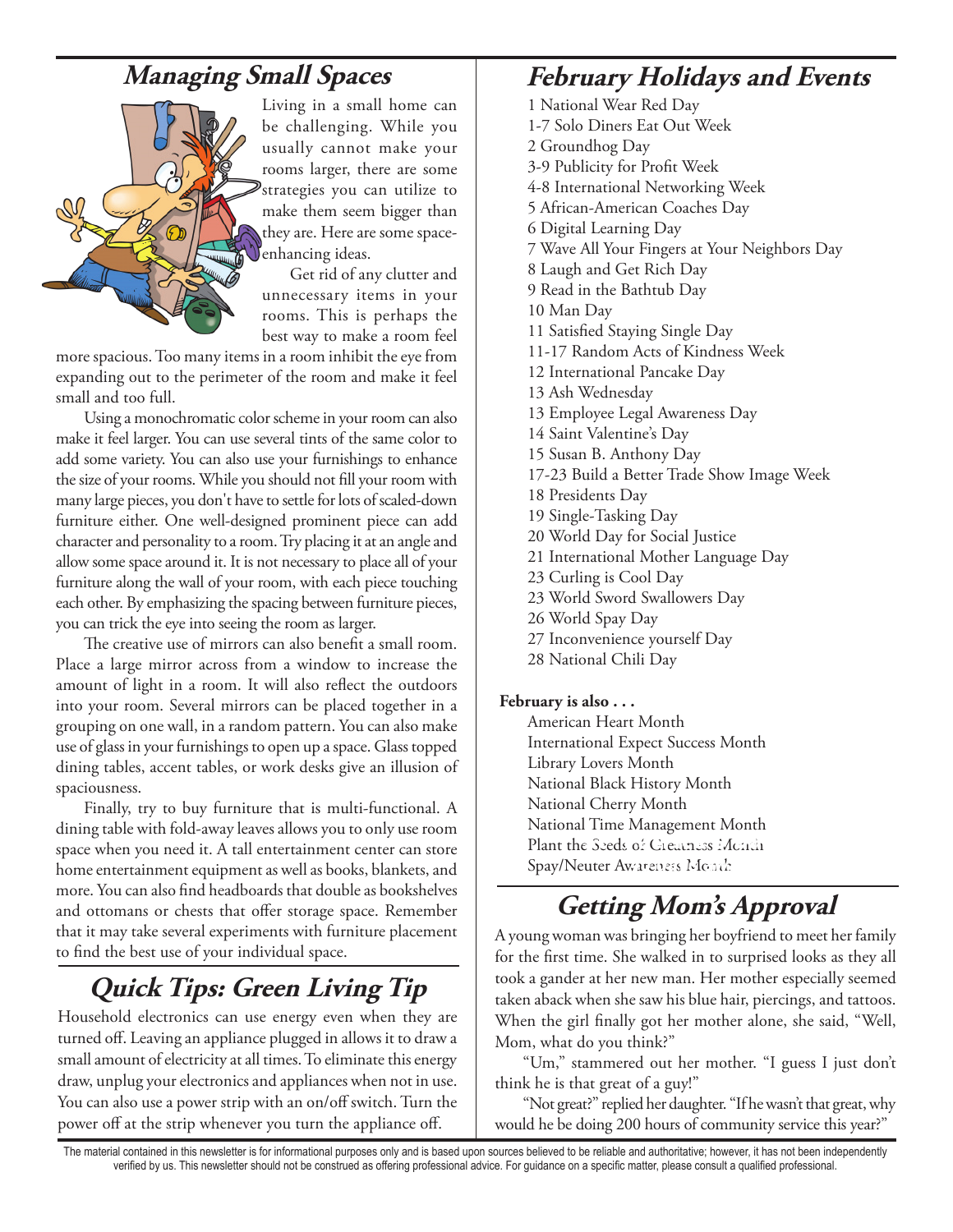# **February Service**

**Awards** Celebrating Pacific Employee Anniversaries **17 years** 

Lori Ornellas

**15 years**  Tony Silva

**13 years**  Ellen Clare

**8 years**  Tim Hoskins

**7 years**  Justine Brown

# **Have A Question For Us?**

We love to hear from all our good friends and clients who enjoy reading our monthly newsletter. If you have a question related to off-site document storage, shredding, media vaulting, or document imaging, please feel free to give us a call or send us an email.

**(888) 893-6054 or info@pacific-records.com**

## **Do You Want To Win A \$25 VISA Gift Card?**



Each month we'll give you a new challenge of

some type. All those who reply with a correct answer are eligible to win. At the end of the month we'll draw a lucky name.

Here is this month's challenge:

What is in seasons, seconds, centuries and minutes but not in decades, years or days?

**Last Month's Answer to:** *What do the following four famous quotations have in common?*

### **Last month's Winner: ALL MISQUOTES (Never actually said by the original characters.)**

### **Natascha Schmid**

Email your answer to **info@pacific-records.com Hansen, Kohls, Sommer & Jacob, LLP**

# **By the Numbers: Heart Health**

- About  $600,000$  people die of heart disease in the United States each year, making it the leading cause of death for men and women.
- Every year about 935,000 Americans have a heart attack.
- Coronary heart disease costs the United States \$109 billion each year, including the cost of health care services, medications, and lost productivity.
- Only 27 percent of people are aware that there are other warning signs of a heart attack besides chest pain.
- About 47 percent of Americans have at least one of the three major warning signs for heart disease: high blood pressure, high LDL cholesterol, and smoking.

*Source: CDC* **Quick Tips: Money Tip**

Have you had the talk with your kids? No, not that talk…the one about money. Many people think it is too difficult to talk about finances with their kids, but it is crucial to their future success. You should explain where your money comes from and why it is important to save for the future. They should also understand how critical it is to pay bills on time and to avoid debt. Start by discussing needs versus wants and explain how best they can achieve these goals.

### **File Management - Kangaroo Style**



# 3 months FREE secure Destruction service

*Get 3 months of free Secure Destruction service when you sign up for a new Secure Destruction account with a one-year agreement. Just mention this coupon! Email info@pacific-records.com for more information.*